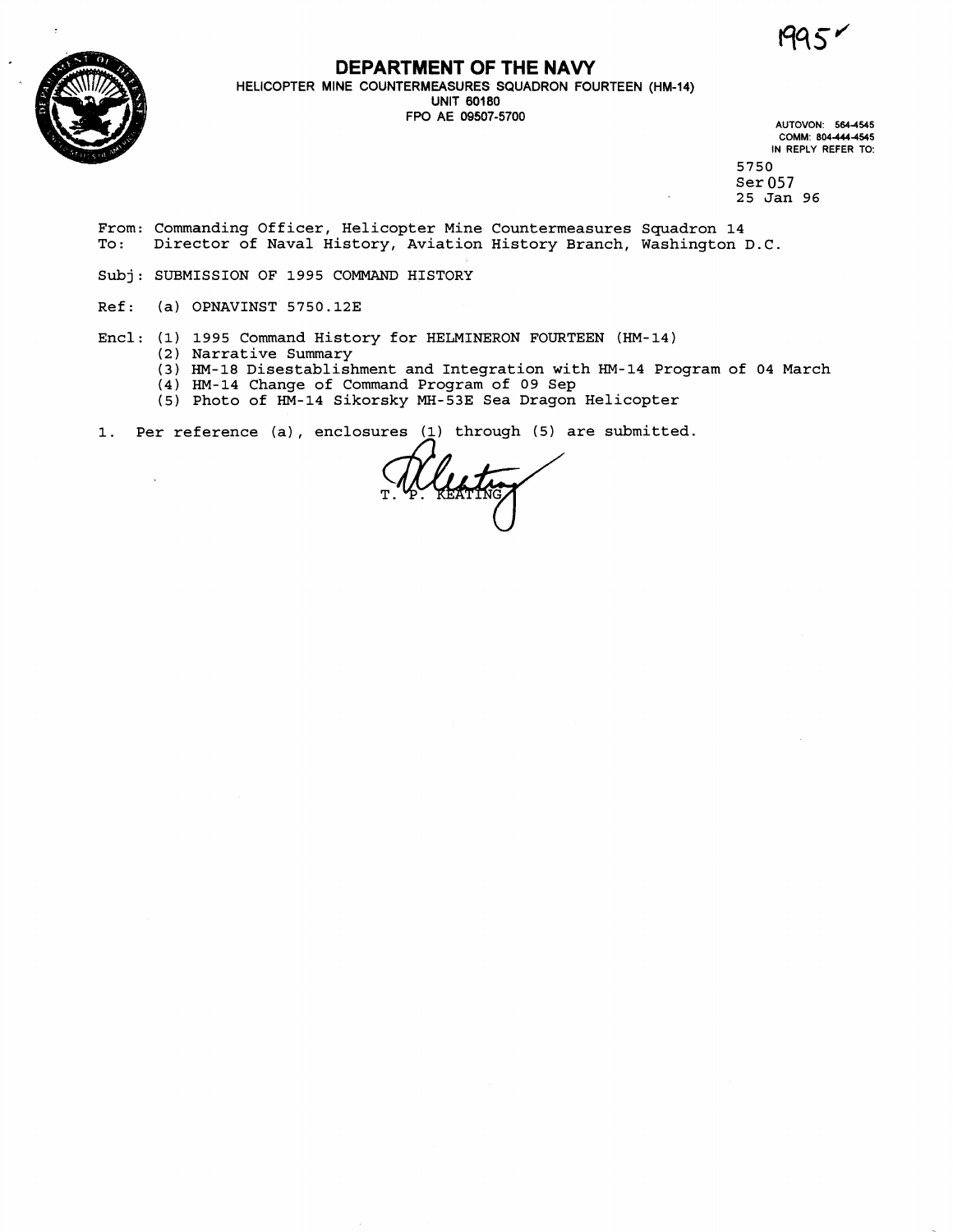## **1994 COMMAND HISTORY FOR HELMINERON FOURTEEN (HM-14)**

HM-14 is based at Naval Air Station Norfolk, Virginia. The Squadron reports operationally to Commander, Mine Countermeasures Squadron Two (MCMRON 2) and administratively to Commander, Helicopter Tactical Wing, U.S. Atlantic Fleet (COMHELTACWINGLANT) . HM-14 combines all the capabilities and responsibilities associated with an Airborne Mine Countermeasures (AMCM) squadron to include mission systems and equipment and the computer hardware and software required for conducting mine hunting/minesweeping operations. HM-14 provides a rapid response AMCM capability worldwide. The squadron is manned to operate and maintain twelve Sikorsky MH-53E Sea Dragon aircraft, numerous minesweeping and minehunting devices and related equipment, and provides expertise required for planning, executing and evaluating the effectiveness of a complete minesweeping operation. CDR K. D. Garbow was relieved by CDR T. P. eating as the Commanding Officer on 09 September 1995. CDR J. D. Scott assumed the duties of Executive Officer.

#### **CHRONOLOGY OF EVENTS, 1 JANUARY** - **31 DECEMBER 1995**

## **January**

- 3 Awarded third consecutive Golden Anchor Award for retention excellence by Commander, Naval Air Force, U.S. Atlantic Fleet.
- 7-8 Vanguard Football team participates in USF&G Super Bowl Flag Football Tournament.
- 13 Safety Stand Down.
- 17-19 Six aircraft flew onboard USS GUAM for participation in JTFEX 95-2.
	- 18 Visited by members of Canadian Armed Forces Staff College.
	- 25 Provided VOD support to USS THEODORE ROOSEVELT.
	- 26 Six aircraft returned from USS GUAM to NAS Norfolk.
	- 27 USS GUAM returned to Norfolk and HM-14 members debarked.

## **Februarv**

- 1 HM-14 began OPEVAL of Navigation Communications System (NCS).
- 16 HM-14 awarded the Norfolk Naval Station Captain's Cup Award for the first time in their 17 year history.
- 17 HM-14 Officers held Dining Out.
- 21 CO and CMC addressed the Spouses Club/Support Group to discuss integration and other current issues.
- 24 Received overall score of Outstanding on NAVOSH inspection.

## **March**

- 4 HM-18 disestablished.
	- HM-14 conducted integration ceremonies with HM-18.
- 17 HM-14 finished preparation and transferred 4 aircraft to HC-4.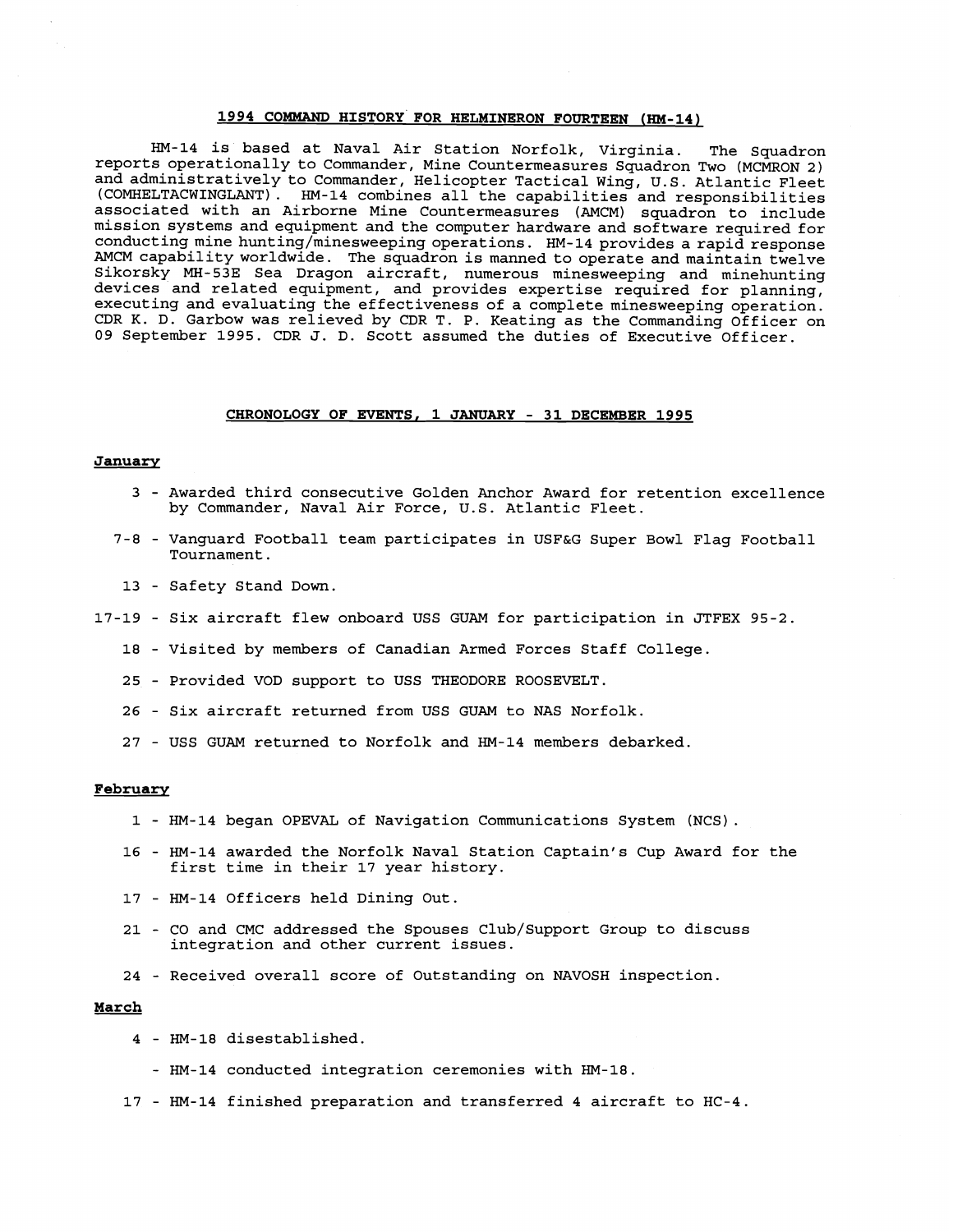- 20 Provided Logistics support for HC-8 and HC-2.
- 24-25 HM-14 volunteers supported 1995 Virginia Special Olympics Spring Basketball Tournament.

# **April**

- 3-7 Command PRT.
	- 4 Provided VOD support to USS Eisenhower.
	- 6 HM-14 conducted M-16 rifle qualifications shoot.
- 26 HM-14 completed OPEVAL of NCS system.
- 27-29 Provided static display and flew demonstration flight in Azalea Festival Air Show.
- 20-30 HM-14 volunteers assisted in Virginia Area Two Special Olympics 1995 Summer Games.

# *May*

- 1 Received one aircraft from HM-15 for transfer to HC-4.
- 5 Tactics Officer deploys with HM-15 in support of Exercise with ROK.
- 12-20 HM-14 participates in the 1995 Atlantic Fleet Rifle and Pistol Championships.
	- 17 Provided VOD support to USS SHREVEPORT.
	- 20 Conducted Paradrop with SEALS.
	- 23 Received one aircraft from HM-15 for transfer to HC-4.

## **June**

7 - Received overall score of Outstanding on command NATOPS Evaluation.

9,16,30-Logistics support for U.S. Naval Academy Midshipman training.

- 10 Provided support for Annual Clean the Bay Day.
- 29 CO, XO and CMC conduct "Family Indoctrination Night."

# **July**

- 5 Four aircraft flew to New River MCAS, North Carolina for JTFEX 95-3.
- 6 Three aircraft flew to USS GUAM for JTFEX 95-3.
- 6 Began fleet evaluation of modified Main Rotor blade struts for H-53E.

11-12 - Four Aircraft returned from New River Detachment.

13 - Three aircraft returned from USS GUAM.

15,16 - Provided VOD support to USS ENTERPRISE.

15,16 - Provided VOD support to USS GEORGE WASHINGTON.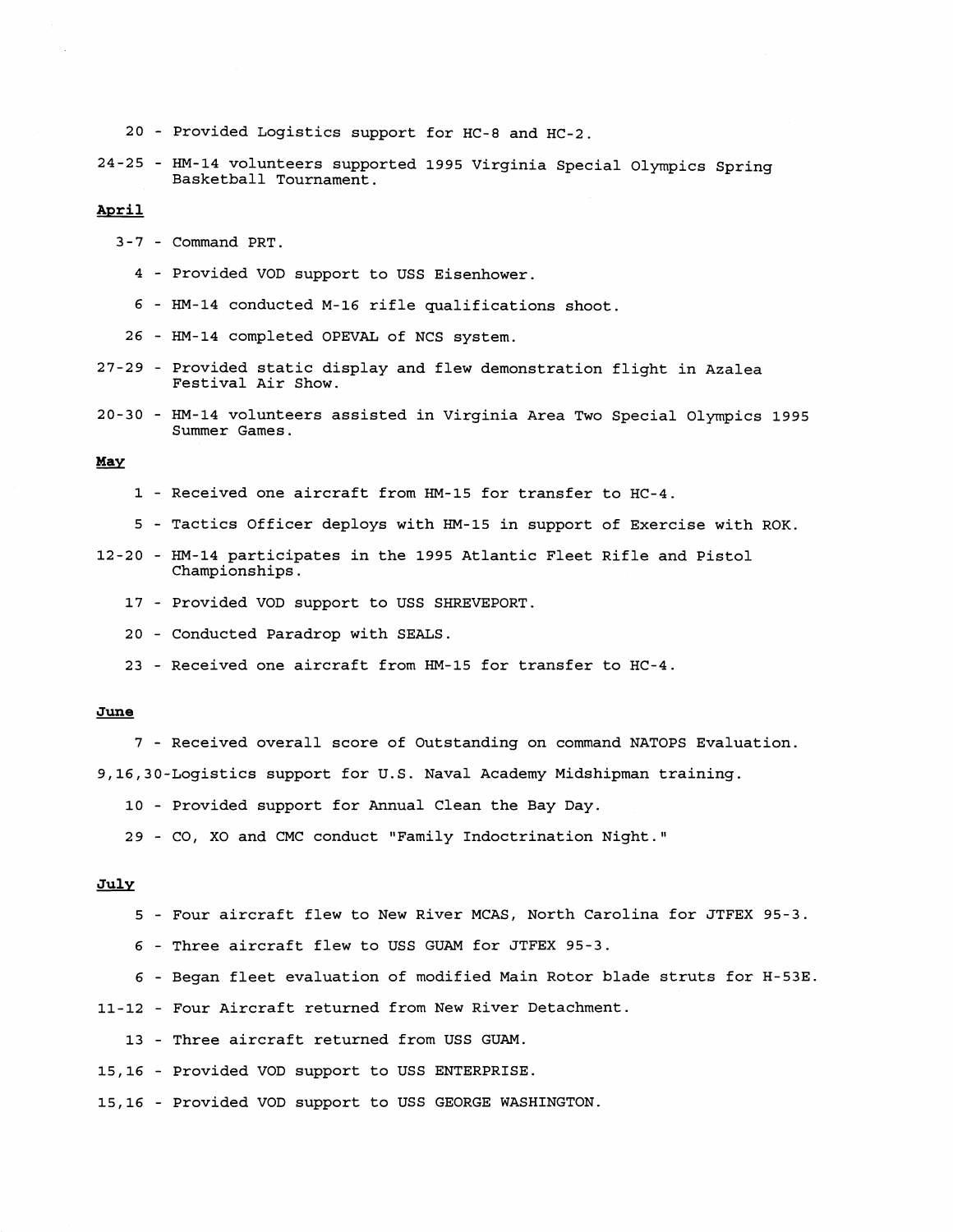- Provided VOD support to USS PONCE
- HM-14 hosted Sikorsky factory crew in evaluation process for H-53 Dynamic Component Bulletin (DCB) 129.
- HM-14 transferred two aircraft to HC-4.

# **Auqus t**

- HM-14 provided support to COMHELTACWINGLANT Change of Command
- Provided aircraft for static display in Halifax, Canada.
- Conducted paradrop with SEALS.
- Provided VOD support to USS ENTERPRISE.
- 14-18 Completed Mine Readiness Certification Inspection.
- 15-18 HURREVAC to Wright-Paterson AFB, Ohio for Hurricane Felix.
	- Provided VOD support to USS ENTERPRISE.
	- Transferred two aircraft to HC-4

## **September**

- First aircraft modified with on line engine wash system.
- Provided VOD support to USS JOHN F. KENNEDY.

# 17-23 - Command PRT.

# **October**

- 4,5,6 Provided VOD support to NATO Military Chiefs for international conference.
	- Provided four aircraft for COMHELTACWINGLANT Flyover for Navy Birthday celebration.
	- Airlifted King and Queen of Norway to USS SAIPAN.
	- Provided VOD support to USS ENTERPRISE.
	- HM-14 provided support for Area Two Special Olympics.
	- Deployed three aircraft to Panama City for MK-103/2G detachment.

## **November**

- Three aircraft returned from Panama City detachment

# 9,13,18-Provided VOD support to USS ENTERPRISE.

- Conducted paradrop with SEALS.
- Four aircraft departed for New River MCAS, North Carolina in support of JTFEX 96-1.
- Three aircraft departed for USS NASHVILLE in support of JTFEX 96-1.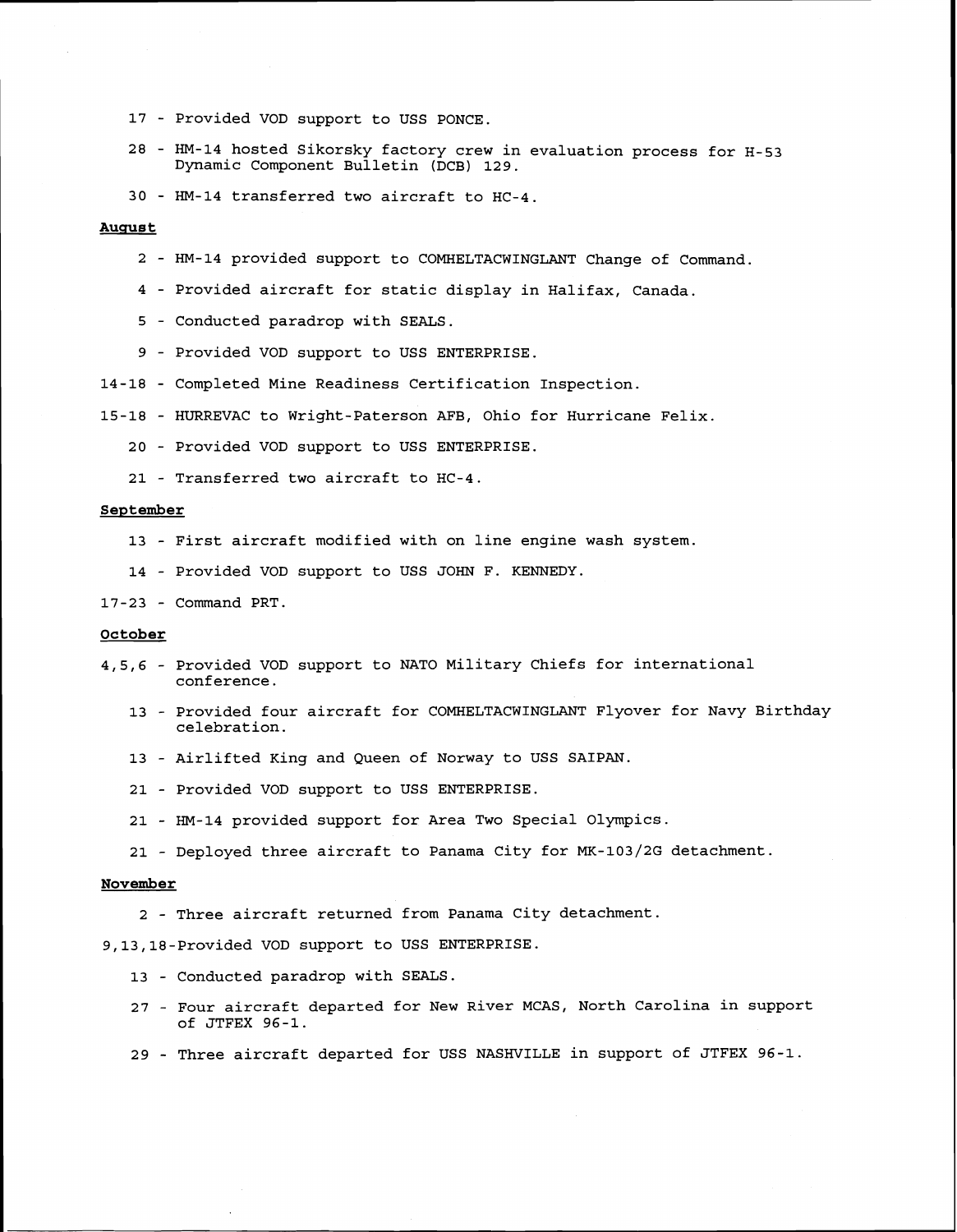# **December**

- **1 2 aircraft conducted logistic support for VC-6, to Patuxent River NAS.**
- **4-5 Two aircraft returned from New River MCAS detachment.** 
	- **6 Three aircraft returned from USS NASHVILLE. Two aircraft return from New River MCAS.**
	- **7 CNO Good Order and Discipline Stand Down.**
	- **9 CNO Good Order and Discipline Standdown for Reserves.**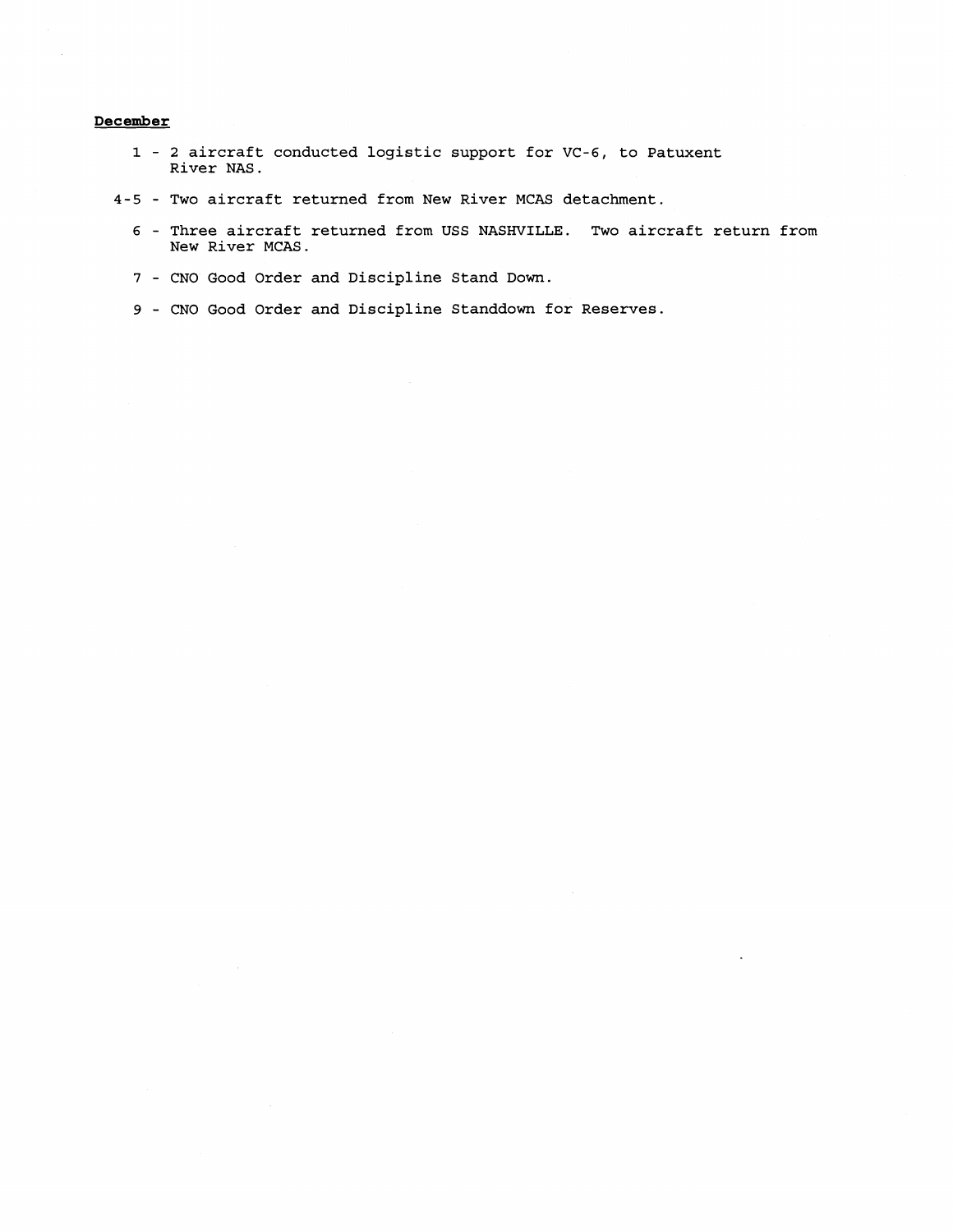## **NARRATIVE OF EVENTS**

## **January**

HM-14 was selected to conduct ground testing of a Wireless ICS. This system removes the burdensome connecting cords from the aircrewmen operating the mine sweeping equipment streamed from the back of the aircraft. Two separate tests on the HM-14 flight line proved the system to have extremely beneficial applications to the MH-53E AMCM community and has received favorable consideration from Commander, Naval Air Systems Command.

A detachment of six MH-53E aircraft and over three hundred squadron personnel deployed onboard USS GUAM (LPH-9) for participation in Joint Task Force Exercise 95-2 (JTFEX 95-21. HM-14 was tasked with AN/AQS-14 and MK-106 operations off the North Carolina coast, in support of amphibious assault forces. There were a total of 25 sorties flown over a five day period, 9 of which were Q-14 and 11 of which were MK-106 missions, for a total of 119.6 flight hours. The deployment objectives included developing and practicing integrated tactics between air and EOD assets. HM-14 performed AMCM operations in conjunction with the Joint Service Task Force and introduced AMCM operations and their employment to other branches of the U.S. Military. While tasked with only 50% clearance  $(reconnalssance)$  during  $AN/AGS-14$  operations, 8 of the 12 exercise mine shapes were identified by HM-14, and then confirmed by EOD Mobile Unit 6, dets 8 and 10. During MK-106 operations simulated detonation of 14 mines were confirmed by Minewarfare Command.

The squadron conducted routine training and operational flights logging 200.7 flight hours for the month.

## **February**

HM-14 completed a highly successful OPEVAL of the newest development in AMCM helicopter technology: the Navigation Communication System (NCS), or "Glass Cockpit" MH-53E. Six pilots and all squadron Operations Specialists underwent intensive training during the period of 01 February to 15 April, learning both the operation of mission/flight equipment, and the mechanics of total mission planning and post mission analysis (including route of flight and all calculations in the realm of minefield sweeping and hunting). In all, a total of 43.9 flight hours were utilized in completion of the project, with many times that number of hours expended in troubleshooting and operational instruction. Project completion involved personnel from Coastal Systems Station (Panama City, FL), Horizons Technology, VX-1 and the Naval Air Warfare Center.

The squadron conducted routine training and operational flights logging 210.6 flight hours for the month.

# **March**

HM-14 was the fulcrum of HC-4's transition from the CH-53E to MH-53E airframe. HM-14 transferred four aircraft in mid March to an HC-4 detachment in Norfolk for opportune surface lift to Sigonella. HM-14 provided extensive support for this detachment to ensure every aircraft departed in a Full Mission Capable status with every possible configuration upgrade installed. Additionally, two HM-14 Quality Assurance Representatives accompanied the aircraft to assist HC-4 during the Atlantic transit and fly off.

HM-14 underwent a tremendous change with the integration of Naval Reserve Aircraft assets and Training and Administration of Reserves personnel and Selective Reservist personnel into an Active Duty Squadron. In a ceremony on 4 March, 31 Officers, 15 Chiefs, and 188 Sailors of HM-18 joined HM-14 to bolster the squadron's manpower to 57 Officer, 41 Chiefs, and 590 Sailors.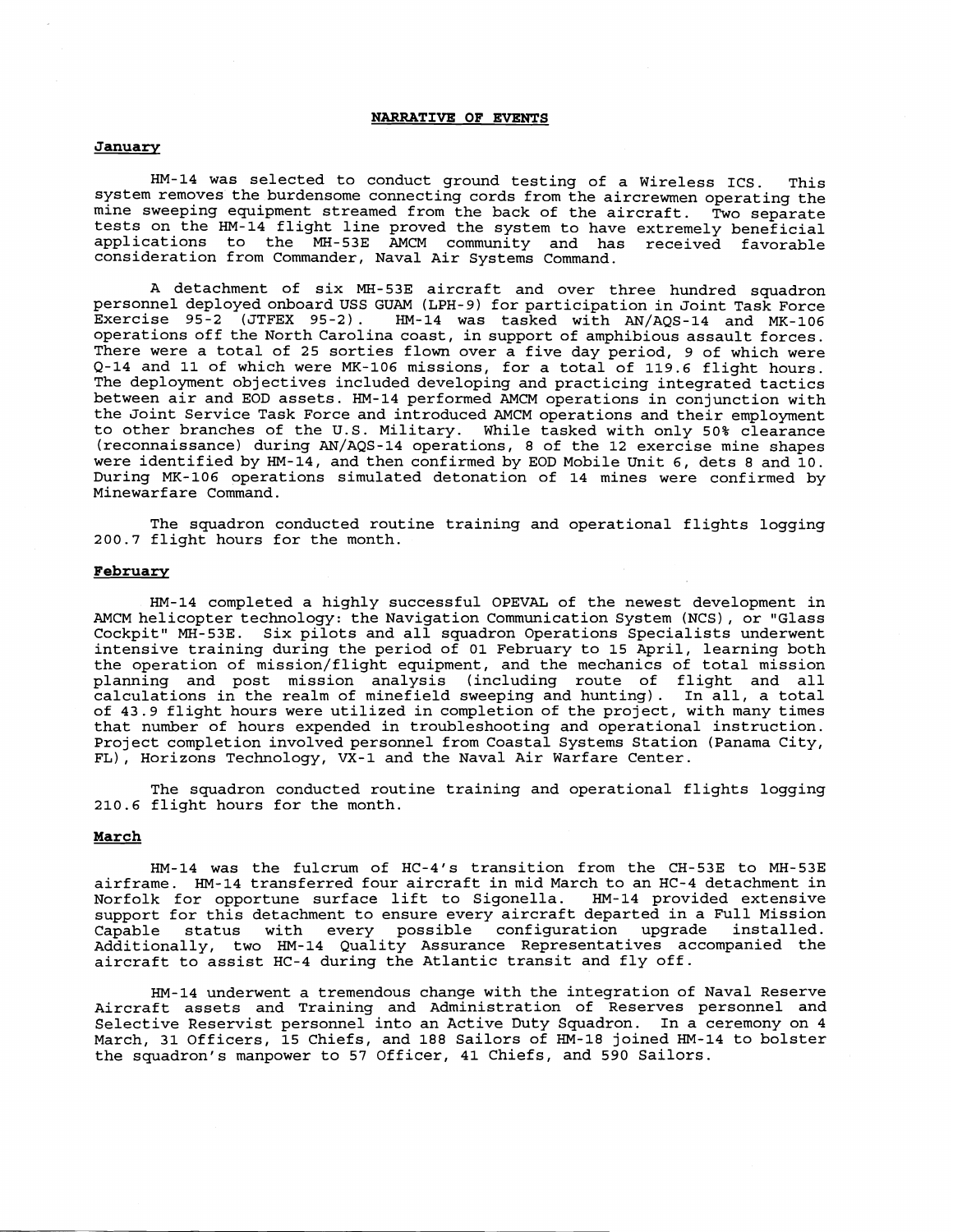The newly integrated HM-14 is able to deploy either an eight aircraft detachment, or two, four aircraft detachments independent of each other with associated AMCM and support equipment. Additionally, HM-14 maintains a four aircraft reserve component at home to continue Fleet Replacement Squadron training for newly reporting pilots and aircrew.

Operationally, HM-14 is a fully integrated squadron. Regular Navy, TAR and Selected Reserve Pilots, Aircrew, Maintenance and Administrative personnel work side by side with no distinction. Everyone contributes to this outstanding team.

The squadron conducted routine training and operational flights logging 268.3 flight hours for the month.

# **April**

The squadron conducted routine training and operational flights logging 334.1 flight hours for the month.

# May

HM-14 received two aircraft from HM-15 to transfer to HC-4. Immediately upon receipt, one aircraft was inducted into a scheduled depot assist sponson change, and the other was inducted into an Aircraft Service Period Adjustment (ASPA) Inspection. HM-14 expended 1805 man hours on the first aircraft and required only 8.9 flight hours to achieve Full Mission Capable status. The second aircraft failed the ASPA Inspection with HM-14 expending 2397 man hours flying it only 22.8 hours. The ASPA failure would have placed HC-4's scheduled MH-53E transition behind, however HM-14 developed a plan with the Commander, Naval Air Force U.S.Atlantic Fleet to retain this aircraft and induct it into Standard Depot Level Maintenance (SDLM) while substituting it with an aircraft which had recently completed SDLM with a strong and dependable history of reliability.

On 05 May the Tactics Officer From HM-14 deployed with HM-15 in support of their detachment to Po'hang Korea. This first hand experience provided valuable information concerning methods of C-5 load-out, operations base management and conduct of the AMCM mission in this area.

The squadron conducted routine training and operational flights logging 352.8 flight hours for the month.

#### **June**

On 10 June HM-14's aggressive participation in "Clean the Bay Day 1995" resulted in over 17 tons of refuse and over 50 square miles of the bay being cleaned.

The squadron conducted routine training and operational flights logging 409.6 flight hours for the month.

# **Julv**

HM-14 deployed to Onslow Bay off the coast of North Carolina on 5 July 1995. This exercise involved a four aircraft detachment based at MCAS New River conducting AN/AQS-14 operations, while three aircraft were aboard USS PONCE (LPD-IS), conducting MK-106 operations. This concept of split-site operations proved extremely successful, introducing efficiency improvements and strengthening the<br>overall conduct of mine warfare operations. JTFEX 95-3 represented the first overall conduct of mine warfare operations. exercise opportunity forthe fully **integratedactive/reserve** squadron, and proved to be the most operationally successful exercise in recent history. In seven days, HM-14 hunted 605 linear miles. All mine shapes placed in the exercise area This can be partially attributed to a new training program developed specifically to heighten Operations Specialists and Aircrew ability to identify mine shapes.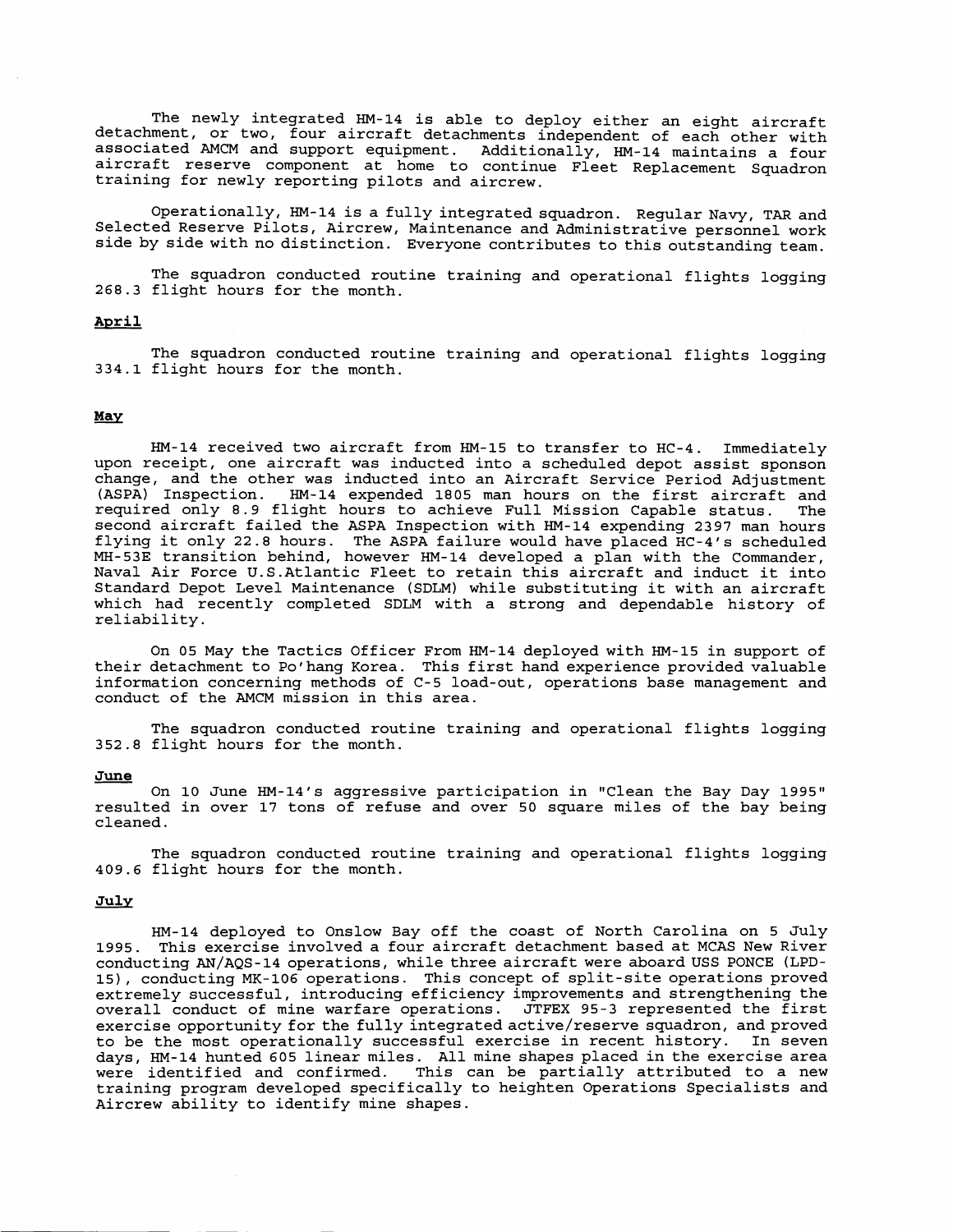A modified set of Main Rotor Blade Struts was designed to hold the blades more securely when folded. When the struts were ready for fleet evaluation, HM-14 was selected to evaluate the new struts at sea aboard the USS Ponce. After a ten day trial period, HM-14 provided a favorable response and then passed the struts on to the Marines for further evaluation.

HM-14 exercised their rapid deployment capability by breaking down two aircraft, loading them into C-5's and sending them to Sigonella for transfer to  $HC-4$ .

The squadron conducted routine training and operational flights logging 450.5 flight hours for the month.

#### **Auqus t**

On 14-18 August, HM-14 underwent it's annual Mine Readiness Certification<br>inspection – Despite baying to HIIPPEVAC eight squadron aircraft to Wright. Despite having to HURREVAC eight squadron aircraft to Wright-Patterson AFB, Ohio on the last day of the inspection (including aircraft which were involved in inspection missions), HM-14 received an overall grade of outstanding.

The squadron conducted routine training and operational flights logging 442.0 flight hours for the month.

## **September**

Commander, Naval Air Systems Command selected HM-14 to perform operational testing and evaluation of an "On-Line Engine Wash System." This system allows all three engines on the aircraft to be washed simultaneously while running at ground idle. A remarkable time savings was recognized over current off line procedures and start pump wear was reduced by eliminating the requirement to motor the engine. A conscious effort was required to manage the two configurations during the evaluation, however, it proved so effective that authorization was granted to modify the remaining squadron aircraft. The program was such a success that it is now under evaluation on H-3, H-46 and H-60 aircraft .

The squadron conducted routine training and operational flights logging 334.7 flight hours for the month.

## **October**

HM-14 deployed three MH-53E aircraft to CSS Panama City, FL from 21 October to 02 November 95, expending a total of 109.8 flight hours. The purpose of this detachment was to revise MK-103/2G ship to air transfer procedures, as well as to increase pilot, aircrew and maintenance personnel proficiency in the conduct of these operations. In all, 22 pilots, 25 aircrew and 23 maintenance personnel from HM-14, and two pilots, three aircrew, and 15 maintenance personnel from HM-15 participated in the detachment, conducting ship-to-air transfers from the USNS<br>Athena II. Several representatives from AMCM Weapon Systems Training School Several representatives from AMCM Weapon Systems Training School (AWSTS) also observed mission flights and participated in procedural revision. A new Pilot Training Instruction for the MK-103/2G Streaming/Recovery Procedures was submitted as a result of this deployment.

The squadron conducted routine training and operational flights logging 446.5 flight hours for the month.

## **November**

Between 27 November and 06 December, HM-14 again deployed aircraft to Onslow Bay, North Carolina, conducting split site operations in support of JTFEX 96-1. Four aircraft stationed at MCAS New River, North Carolina conducted AN/AQS-14 operations in conjunction with MK-106 operations performed by three